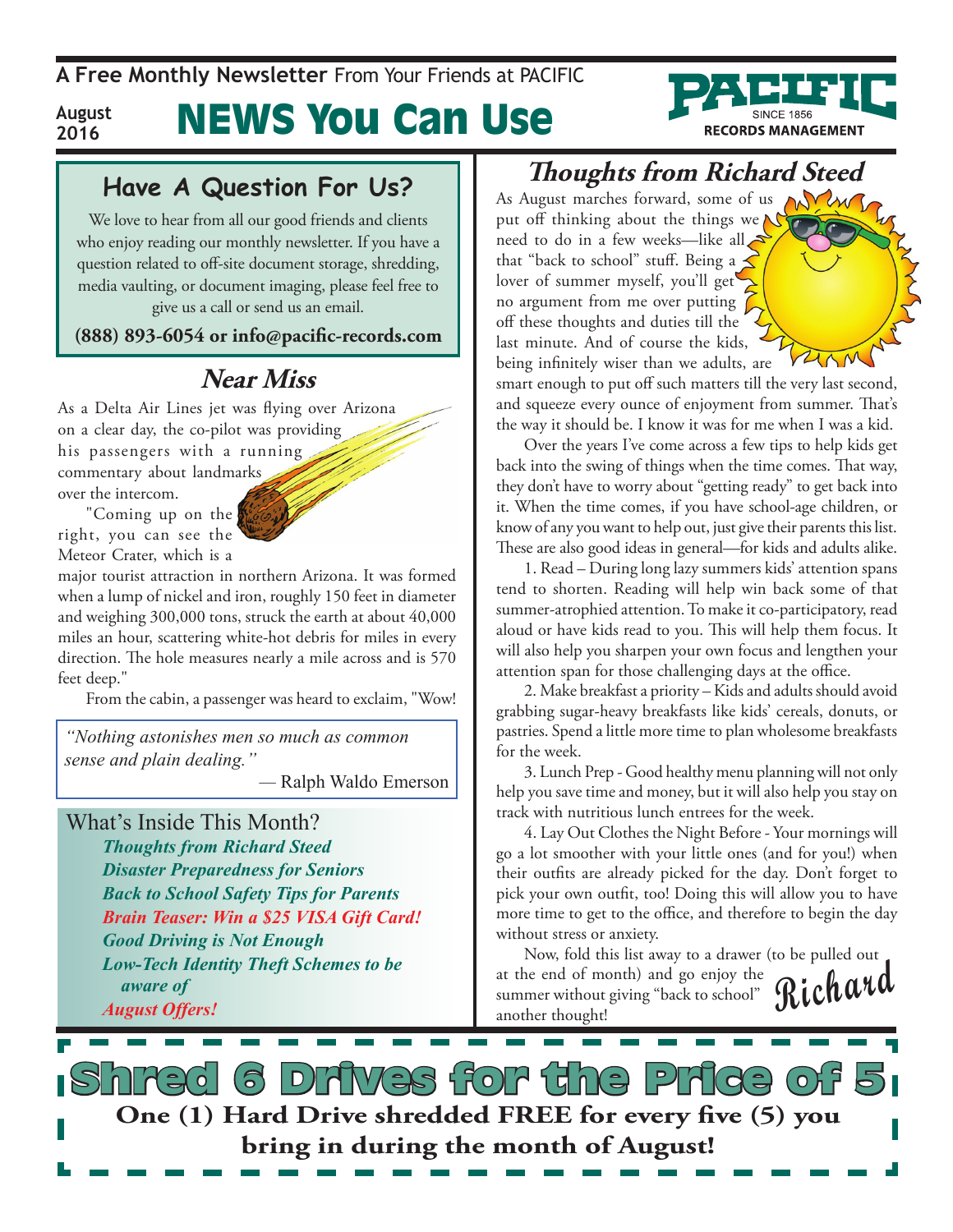#### **Good Driving is Not Enough**

It makes sense—you make sure that you follow all the **STOP** traffic safety rules, obey the speed limit, and you can avoid an accident. But unfortunately,

that is not  $$ enough. The best drivers will still encounter bad drivers, sometimes with  $\mu$ terrible consequences.

Many times it's the "good" drivers—those who are not at fault in an accident—who are killed. How do you protect yourself from the other drivers on the road?

Head-on collisions are the most dangerous of all accidents. Surprisingly, the vast majority of head-on collisions do not occur at night or in bad weather, and about 63 percent of headon accidents occur not on curves or when passing, but when the driver is steering straight. Often these drivers are distracted by others in the car, talking on a cell phone, texting, or tuning the radio. And in good weather, drivers let down their guard, not driving as carefully as they do when the roads are wet or icy. Your best bet to avoid these types of drivers is to avoid the types of roads that make them so dangerous. If you have a choice, a highway or a large road with medians is always safer than one without. Contrary to what many people believe, highways are the safest means of travel. Only 14 percent of all traffic fatalities occur on major highways.

You may stop at every stop sign, but you know from experience that not everyone else does. Want to protect yourself from those stop sign runners? Then take it slow. Approach all intersections with caution. Watch other cars to make sure they are slowing and coming to a stop. And most importantly, watch the other driver. If he or she is not looking your way, wait until they do, so you know they've seen you.

Red light running is an even deadlier problem. At a busy intersection, drivers will run a red light every five minutes on average. Red-light running is on the rise, with fatal accidents at red lights increasing three times the rate of all other types of deadly crashes. Again, your best bet here is to take it slow. Even if your light has turned green, take a moment to look left and right before proceeding through the intersection. Don't consider that yellow light a reason to speed up. Brake on yellows to avoid becoming a red light runner yourself.

Combining these strategies with the basic precautions of looking far ahead and staying alert when you drive can help you from becoming a victim of the bad drivers on the road. But no matter how good a driver you are, don't forget to wear your seat belt every time you drive.

### **August Holidays and Events**

#### **Daily Observances**

- 1 Girlfriend's Day
- 1 Respect for Parents Day
- 1 World Lung Cancer Day
- 2 National Night Out
- 4 Coast Guard Day
- 4 Single Working Women's Day
- 6 National Mustard Day
- 7 National Lighthouse Day
- 7 Professional Speakers Day
- 7 Sisters' Day
- 9 International Day of the World's Indigenous People
- 10 National S'mores Day
- 12 Vinyl Record Day
- 13 International Left-Handers Day
- 13 Middle Children's Day
- 13 National Garage Sale Day
- 15 Best Friends Day
- 15 National Relaxation Day
- 16 National Roller Coaster Day
- 16 National Underwear Day
- 18 Bad Poetry Day
- 19 World Humanitarian Day
- 20 International Geocaching Day
- 21 Poet's Day
- 25 Founders Day
- 26 National Dog Day
- 26 Women's Equality Day
- 29 More Herbs, Less Salt Day
- 30 National Grief Awareness Day
- 30 National Holistic Pet Day

#### **Weekly Observances**

- 1-7 International Clown Week
- 1-7 National Bargain Hunting Week
- 1-7 National Minority Donor Awareness Week
- 7-13 Assistance Dog Week
- 7-13 National Health Center Week
- 15-21 National Aviation Week
- 25-31 Be Kind to Humankind Week

#### **Monthly Observances**

Black Business Month Bystander Awareness Month Children's Eye Health and Safety Month Children's Vision and Learning Month Get Ready for Kindergarten Month National Immunization Awareness Month Shop Online for Groceries Month National Spinal Muscular Atrophy Awareness Month National Traffic Awareness Month What Will Be Your Legacy Month

The material contained in this newsletter is for informational purposes only and is based upon sources believed to be reliable and authoritative; however, it has not been independently verified by us. This newsletter should not be construed as offering professional advice. For guidance on a specific matter, please consult a qualified professional.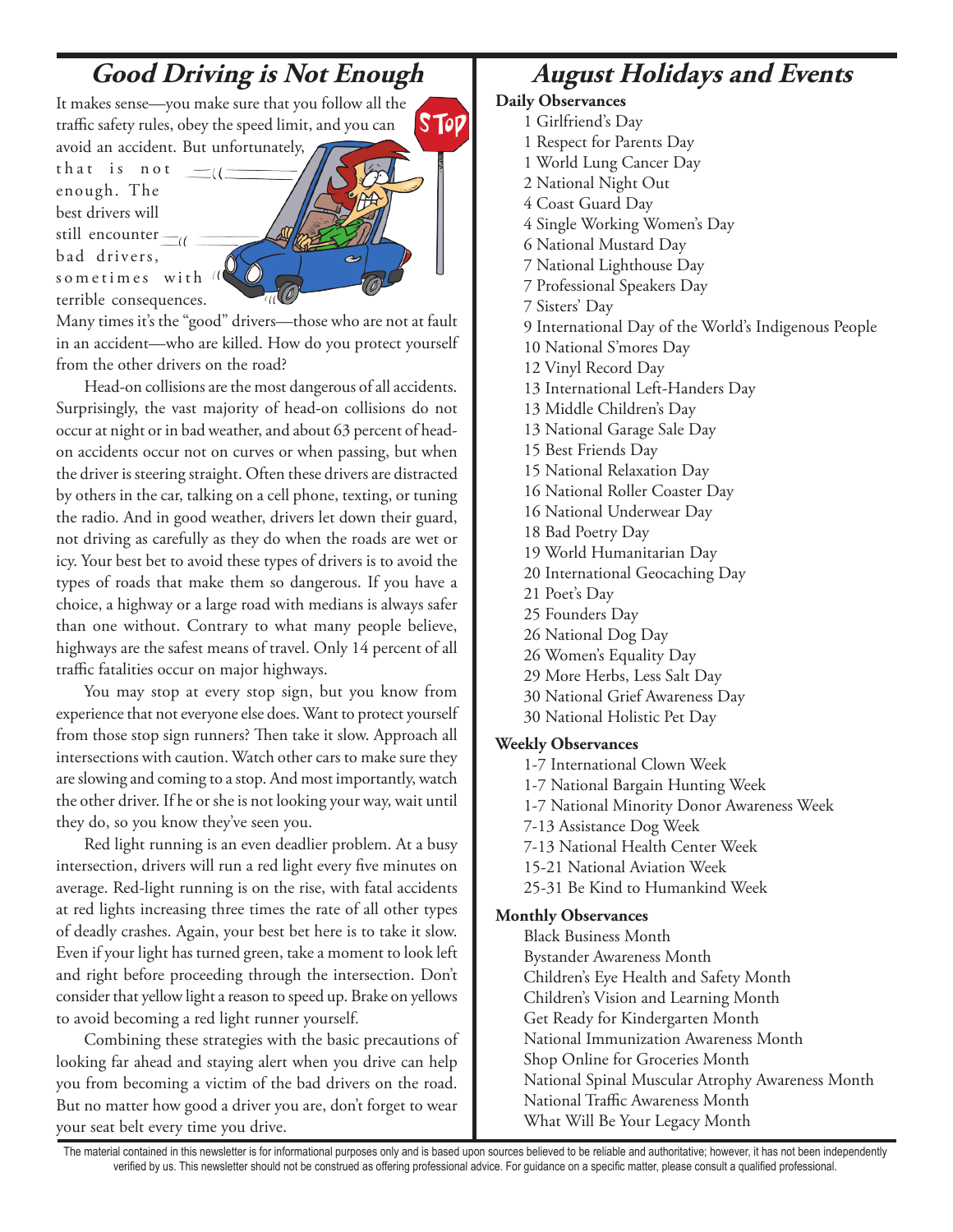#### PacBlog **The Top 10 Benefits of Document Scanning**

PacBlog is the monthly web log of Pacific Records Storage To read this month's installment, please click the title below.

http://pacific-records.com/top-10-benefits-document-scannin[g](http://pacific-records.com/top-10-benefits-document-scanning)

You may also access the PacBlog at the URL below. There you will find this month's installment along with archives of previous installments.

**http://pacific-records.com/category/pacnews**

### **August Service Awards**

Celebrating Pacific Employee Anniversaries

**24 years** Archie Strauman

**17 years** Leon McKie

**11 years** Jay Sharma

### **Do You Want To Win A \$25 VISA Gift Card?**



Each month we'll give you a new challenge of some type. All those who reply with a correct answer are eligible to win. At the end of the month we'll draw a lucky name.

Here is this month's challenge: In this month's cartoon (to the right), what, exactly, is strange about the depicted weather?

**Last Month's Answer to:** *Why do golfers always carry an extra pair of socks?*

**Last month's Winner: Edelta Camara GALLO GLASS COMPANY "In Case they Get a Hole in One."**

Email your answer to **info@pacific-records.com**

*"Nothing astonishes men so much as common sense and plain dealing."* 

*—* Ralph Waldo Emerson

#### **Bumper Sticker Humor**

- I used to have a handle on life, but it broke.
- The buck doesn't even slow down here.
- You can't be late until you show up.
- Never answer an anonymous letter.
- The probability of anything happening is in inverse ratio to its desirability.

# **Quick Tips: Green Living**

Cat litter that is mostly made of clay is produced from materials that are most often obtained using strip mining techniques. This process can destroy large areas. There are some more environmentally friendly alternatives to claybased litter. These include silica pearls, newspaper, ground corn cobs, pine sawdust, kenaf pellets, and other cellulose fiber products. To introduce a new type of litter to your cat, gradually replace more and more of your current litter with the new product until you've switched over completely.



"I don't know much about cloud computing, but I think it might be responsible for the strange weather we're having."

# 3 months FREE secure Destruction service

*Get 3 months of free Secure Destruction service when you sign up for a new Secure Destruction account with a one-year agreement. Just mention this coupon! Email info@pacific-records.com for more information.*